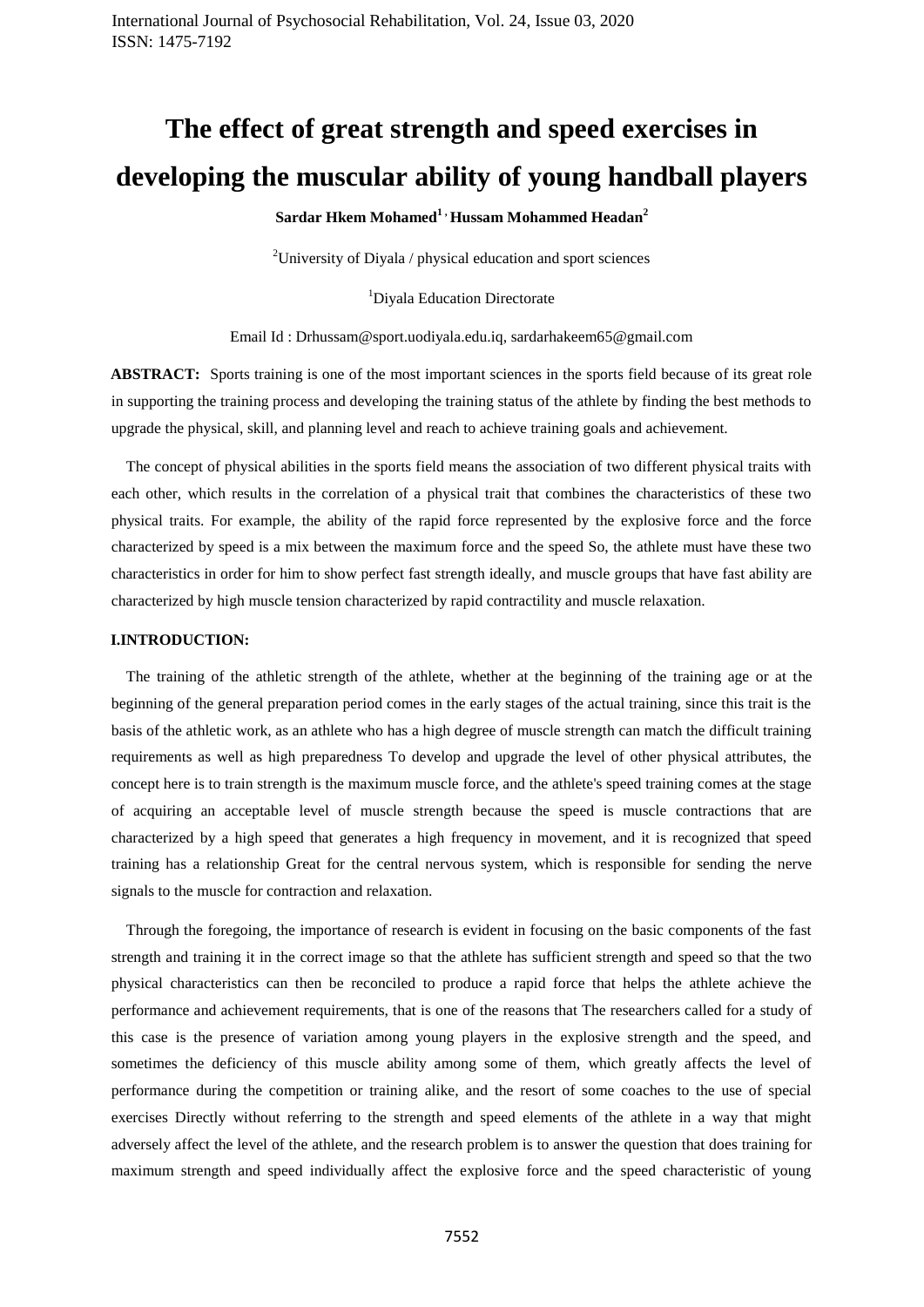handball players ???, and **aims The research** seeks to know the effect of training the extreme force and speed on the fast force represented by the explosive force and the speed characteristic of the young handball players. Two researchers have significant differences between the pre and post -tests of the research variables represented by maximum force, speed, and explosive strength, which is characterized by speed.

## **II.RESEARCH METHODOLOGY AND FIELD PROCEDURES**

#### **Research Methodology:**

 The two researchers used the experimental approach with one group design with pre- and post-testing to suit it and achieve the research objectives.

#### **The research sample:**

 The research sample included the players of Diyala Sports Club with handball, who were chosen intentionally, and they numbered (18) and (6) players were excluded for the assistance of them in the exploratory experiment. Thus, the number of the research sample reached (12), and then homogeneity was conducted among the members of the sample in Research variables and results showed homogeneity of the sample.

## **Tools:**

- Physical and skill tests
- Legal hand balls
- Handball field
- Medical scale
- dynamometer
- Weights different weights
- Legal Weightlifting Bar

#### • electronic stopwatch **Research tests:**

 The muscular ability tests, which are the explosive power and the distinctive velocity of the arms and legs, were determined by relying on the most used tests in the Iraqi environment.

First: test the maximum strength of the arms

Static Maximum Force Test (Loay Ghanem Al-Sumaidi and others, 403,2010)

Second, the maximum strength test for the two men

Examination of the maximum strength of the muscles of the two men (Louay Ghanem Al-Sumaidai and others, 2010: 403)

Three: speed test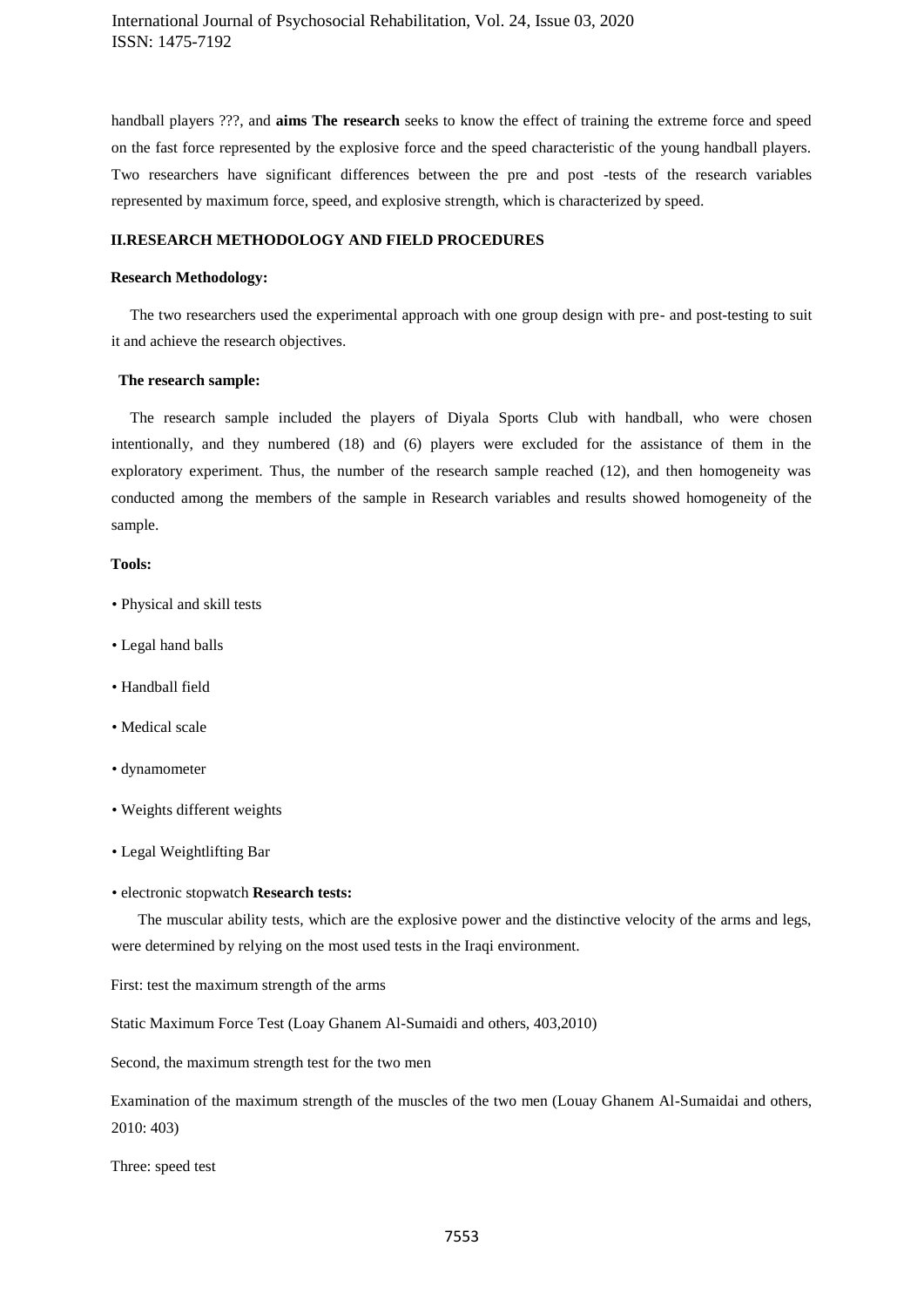The enemy is a distance of (30) meters from the high start (Loay Ghanem Al-Sumaidaie and others, 2010: 432)

Throw the 3-kilogram medical ball over the head to the maximum distance to measure the explosive strength of the muscles of the arms (Sayed Abdel-Maksoud, 1997: 257).

Second: The vertical jump (sargent) to measure the explosive strength of the muscles of the two men (Muhammad Hassan and Nasruddin 2002: 84).

Third: The front-wheel drive thrust test for a period of (10 seconds) to measure the force marked by the velocity of the muscles of the arms (Laith Ibrahim, 2008: 90).

Fourth, a partridge test on one leg, 30 meters, to measure the characteristic strength at the speed of the muscles of the legs (Haval, 2004: 104).

Fifth: Test of strength and accuracy of correction (Dia and Nouvel 2001: 487).

#### **Pre-test**

 Pre-test were conducted on the individuals of the research sample on Saturday 3/8/2019 and in the hall of the Directorate of Youth and Sports / Diyala, and all the conditions for conducting the tests were established in order to be provided in the post-tests.

## **THE TRAINING PROGRAM FOR MAXIMUM STRENGTH AND SPEED:**

 The main experiment was conducted on the individuals of the research sample on Monday 4/8/2019 at the hall of the Sports and Youth Directorate / Diyala, as the vocabulary of the training curriculum was prepared by the researchers according to the scientific foundations for training the maximum strength and speed, and it was applied to the members of the research sample by Team coach, the researchers were limited to supervising the conduct of the training units only, and the general features of the training curriculum were as follows:

 The implementation of the training curriculum took three months at the rate of two training units per week pertaining to maximum strength and speed and outside the vocabulary of the training curriculum for the trainer, as training was conducted on the development of the maximum strength in the first two months by two training units on Sunday and Wednesday, i.e. (16) training units, while the speed was training on it In the third month, at the rate of two training units per week at the rate of (8) training units, and the training was in the general preparation period.

- The time for applying the vocabulary of the research method is (25-30) minutes from the physical part of the training unit, as the total time for the maximum strength training curriculum was (448) minutes, and the total time for speed training was (240) minutes.
- The researchers used the repetitive training method.

Ripple of pregnancy during the period of application of the curriculum was (3-1)

• Approving weights and distances as a basis for identifying training stresses in the training curriculum.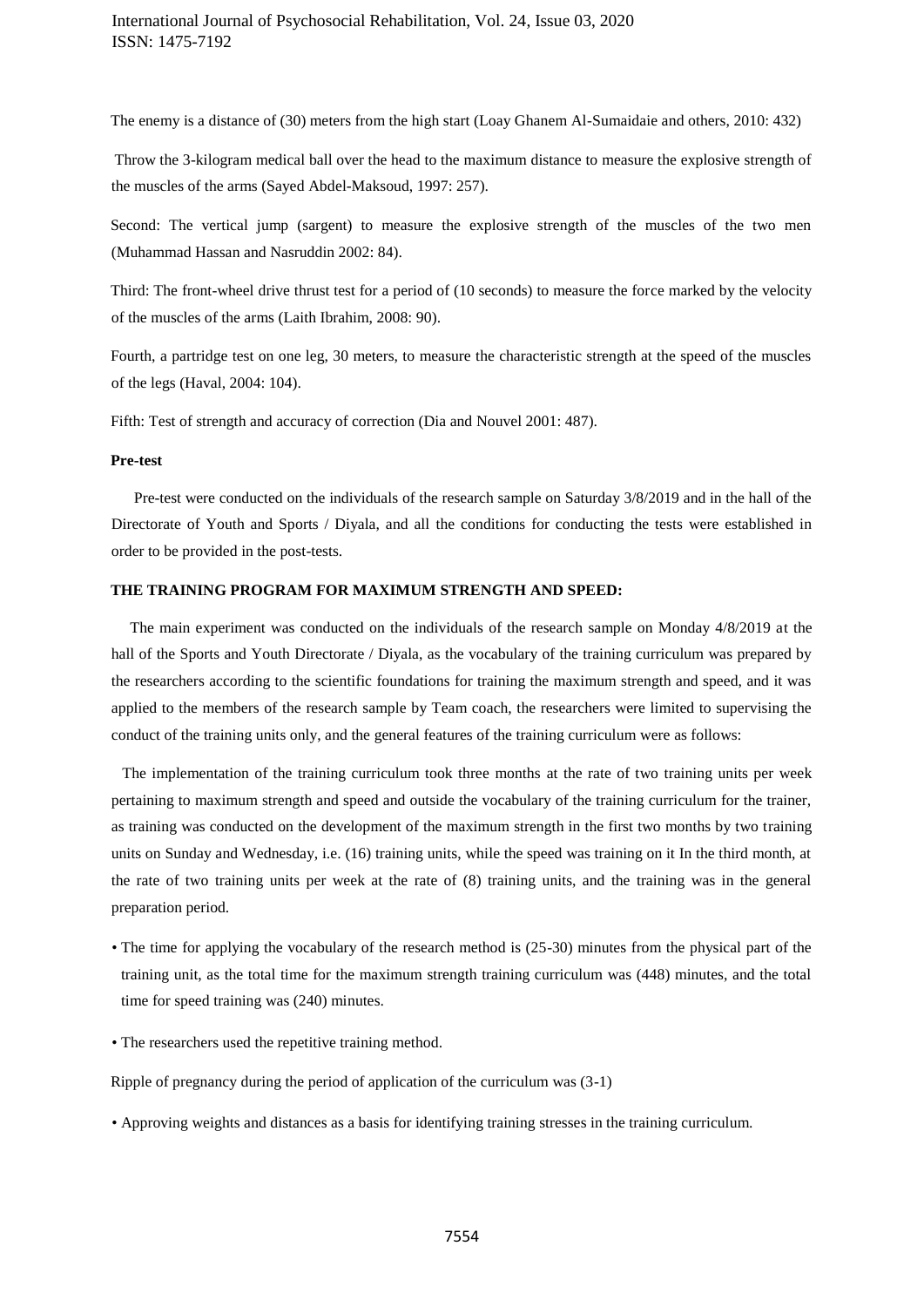- The number of iterations is appropriate to the player's ability to allow him to perform the iterations without any decrease in the speed of performance according to the required severity.
- Intermittent rest between exercises ranges between (2-3) minutes and rest between groups (3-5 minutes).
- Internal load ripple (1-1) and external load ripple (3-1), the total intensity of the training unit is calculated by way of calculating the total strength of the total exercises in the daily training unit.

## **Post-test**

 The post-tests were carried out on Sunday, 1/11/2019, on the individuals of the research sample, after confirming that the same conditions for carrying out the tribal tests were confirmed as possible.

### **III. RESULTS OF MUSCLE TESTS AND THEIR DISCUSSION:**

|            |       |          |                |                |                | Table (1) the values of the arithmetic mean, standard deviations, mean differences and deviations of the |           |           |           |            |
|------------|-------|----------|----------------|----------------|----------------|----------------------------------------------------------------------------------------------------------|-----------|-----------|-----------|------------|
|            |       |          |                |                |                | mean, and the calculated value of T for pre and post- tests of search variables                          |           |           |           |            |
| Variables  |       | Pre-test |                | Post-test      |                | $\mathbf{A}$                                                                                             | Std       | T         |           | Significan |
|            |       | A        | Std            | $\mathbf{A}$   | Std            | differenc                                                                                                | differenc | Calculate | error     | ce         |
|            |       |          |                |                |                | es                                                                                                       | es        | d         | percentag |            |
|            |       |          |                |                |                |                                                                                                          |           |           | ${\bf e}$ |            |
|            |       |          | 2.3            |                | 4.9            |                                                                                                          |           |           |           |            |
| The        | arms  | 42.0     |                | 46.1           |                | $4.08 -$                                                                                                 | 3.75      | 3.76      | .003      | Sign       |
| maximu     |       | 8        | 9              | 6              | 8              |                                                                                                          |           |           |           |            |
| m force    | legs  | 72.1     | 2.7            | 79.7           | 2.5            | $7.58 -$                                                                                                 | .91       | 29.17     | .000      | Sign       |
|            |       | 6        | $\overline{2}$ | 5              | 9              |                                                                                                          |           |           |           |            |
|            | Speed | 4.41     | .34            | 4.28           | .29            | .125                                                                                                     | .096      | 4.48      | .001      | Sign       |
| Explosiv   | arms  | 9.72     | .83            | 10.6           | 1.0            | $.89 -$                                                                                                  | .29       | 10.66     | .000      | Sign       |
| e force    |       |          |                | $\overline{2}$ | $\overline{2}$ |                                                                                                          |           |           |           |            |
|            | legs  | 36.5     | 1.8            | 39.5           | 1.7            | $2.91 -$                                                                                                 | 1.37      | 7.327     | .000      | Sign       |
|            |       | 8        | 3              | $\Omega$       | 8              |                                                                                                          |           |           |           |            |
| Distinctiv | arms  | 7.58     | .79            | 9.16           | 1.1            | 1.58-                                                                                                    | .51       | 10.652    | .000      | Sign       |
| e force    |       |          |                |                | 1              |                                                                                                          |           |           |           |            |
| speed      | Right | 7.97     | .48            | 7.55           | .49            | .425                                                                                                     | .12       | 12.113    | .000      | Sign       |
|            | leg   |          |                |                |                |                                                                                                          |           |           |           |            |
|            | Left  | 8.45     | .66            | 7.96           | .62            | .483                                                                                                     | .16       | 9.947     | .000      | Sign       |
|            | leg   |          |                |                |                |                                                                                                          |           |           |           |            |

Table (1) shows the statistical parameters of the research variables tests for the experimental group, which shows the existence of significant differences between the pre and post tests. This proves the validity of the research hypothesis.

 From the above table, it appears that the maximum strength and speed have evolved among the members of the research sample. The researchers attribute this development to the effectiveness of the exercises used and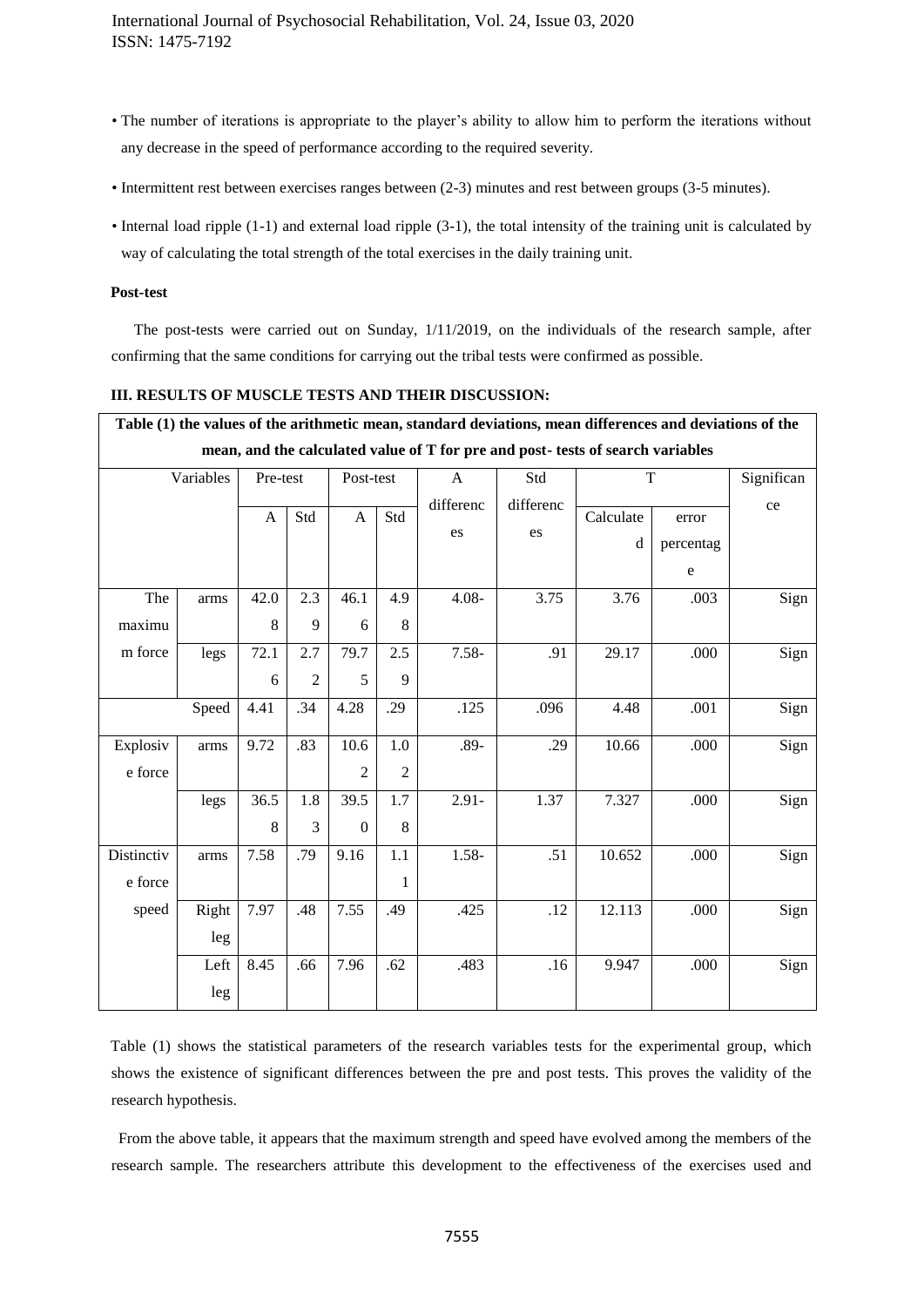## International Journal of Psychosocial Rehabilitation, Vol. 24, Issue 03, 2020 ISSN: 1475-7192

codified their loads in a way that aims to develop these two traits separately, as the codification of the training load is one of the most important factors that contribute to raising the efficiency of the trait It is intended to develop it during training, and God Al-Bassati's command states that "lifting the weight heavily (90% -100%) and by repeating (1-6) works on developing maximum force" (God's command, 1998: 96), and Sarmad Saeed states that training is highly (80% -100%) of the maximum capacity, and repeating (1-7) for one exercise works to develop the maximum strength "(Sarmad Saeed, 2007: 98).

 Therefore, many studies have emphasized the importance of resistance training on the development of types of strength, especially those that rely on the use of weightlifting and with relatively high stress (Talha, 1997: 16), and it is agreed (Hakkinen: 1985) that continuing with high-intensity training is represented by the amount of heaviness The user is one of the most important factors that lead to the development of maximum muscle strength (Hakkinen, 1985: 125).

 Also, the speed exercises used that codify their training loads according to the scientific foundations of speed training and that had a good impact in developing the speed characteristic of the individuals in the research sample, as the speed trait was trained after the completion of the maximum strength training, which also contributed in turn to speeding up the development of the speed character, Ibrahim Al-Sakkar reports, quoting Dentman, "The development of strength for the muscles involved in running increases the speed of running significantly" (Ibrahim Al-Sakkar, 1998: 311), and Mansour Jamil states that "The development of strength works to develop the element of speed" (Mansour Jamil, 1990: 44 ).

 Through the results reached, it was found that training the maximum force and speed worked to develop the force characterized by speed and explosive power among the members of the research sample, as the development of muscle strength increases the ability of the muscle to overcome different resistances during a specific time, so that "the movement is based Always to work against resistance and when the muscle is more powerful, the hindering effect of the various resistors on speed decreases, and then the performance increases in the specified time (Raad Jaber, 1995: 117), and since the force marked with velocity and explosivity is composed of the force component and the velocity component It can be increased by increasing the strength component or the speed of the muscle contracting, or increasing both, and usually the best way to increase it is to increase the strength component "(Issam and Muhammad, 1997: 72), and this explains to us the reason for the development taking place in strength tests characterized by speed and strength Explosive due to the development of the muscle strength of this group.

| Table (2) the effect size for training the maximum force and velocity in the explosive force, which is |           |       |                           |       |           |                |            |  |
|--------------------------------------------------------------------------------------------------------|-----------|-------|---------------------------|-------|-----------|----------------|------------|--|
|                                                                                                        |           |       | characterized by velocity |       |           |                |            |  |
|                                                                                                        | Variables |       | Pre-test                  |       | Post-test | Effect size    | Kind of    |  |
|                                                                                                        |           | A     | Std                       | A     | Std       |                | impact     |  |
| Explosive                                                                                              | arms      | 9.72  | .83                       | 10.62 | 1.02      | 1.07           | <b>Big</b> |  |
| force                                                                                                  | legs      | 36.58 | 1.83                      | 39.50 | 1.78      | 1.59           | <b>Big</b> |  |
| Distinctive                                                                                            | arms      | 7.58  | .79                       | 9.16  | 1.11      | $\overline{2}$ | <b>Big</b> |  |
| force speed                                                                                            | Right leg | 7.97  | .48                       | 7.55  | .49       | 0.88           | <b>Big</b> |  |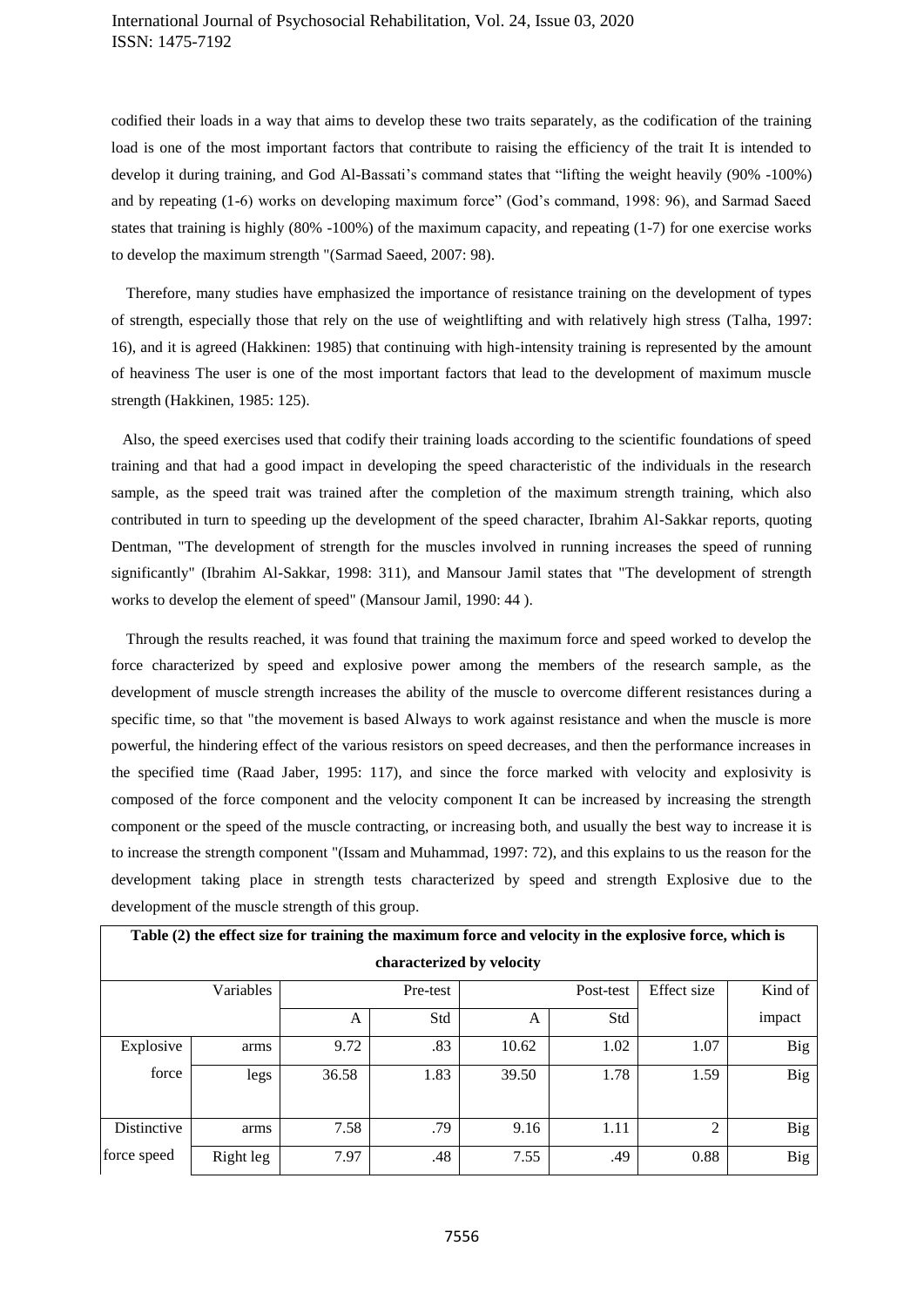# International Journal of Psychosocial Rehabilitation, Vol. 24, Issue 03, 2020 ISSN: 1475-7192

| . .<br>$Q_f$<br>-<br>$\sim$<br>10 <sup>o</sup><br>.oc<br>.v4<br>. .<br>---- |
|-----------------------------------------------------------------------------|
|-----------------------------------------------------------------------------|

Table (2) shows the size of the effect of training the maximum force and speed on the muscular ability of the members of the research sample, as the results show that the exercises of maximum strength and speed that were used in the training curriculum have significantly affected the explosive strength and the strength marked by the speed of the arms and legs of the members of the research sample. The researchers attribute this great influence to the effectiveness of strength training, which helped in developing the maximum force that is the basis in sports work and which the rest of the physical characteristics depend on, and that the athlete's possession of the maximum strength helps him in raising the level of general physical fitness, in addition to the development of the speed feature that helped the muscle gain Sufficient flexibility and speed in receiving the nerve signal of contraction and muscle extinction, and as a result of the development of the maximum force and velocity a positive reflection on the development of the explosive force and the force characterized by velocity, the fact that these two muscular traits are composed of the maximum force and velocity, and any development in them in a balanced way reflects positively on the muscle capacity (the explosive force and the force Distinguished by speed) and vice versa from this, any deficiency in one of these two physical attributes will be negatively reflected in the performance of the muscular ability, as "linking strength and speed is one of the requirements for athletic performance and is one of the factors that distinguish athletes who are distinguished for having a great amount of strength, speed and the possibility of linking them in An integrated form of movement that creates strength and speed for optimal performance "(Ibrahim Al-Sakkar, 1998: 312).

## **VI.CONCLUSIONS AND RECOMMENDATIONS:**

 After the results reached by the two researchers, which proved that the development of maximum force and speed greatly affected the development of explosive power and the speed characteristic of the individuals in the research sample, as developing a physical characteristic indirectly through targeting the original components helps in its development faster and this is what the research results have proven As the development of the attribute of maximum force first separately and then the attribute of speed separately secondly, it positively reflected on the explosive force and characterized by speed, so that the focus is on the maximum force and the time period for training it more than the speed attribute, because the speed depends on the maximum force greatly, so it must be The balance of training in a way that guarantees the improvement of the level of these two attributes, and it is preferable to use this method during the general preparation period and then give specialized training in the special preparation period to upgrade the level of explosive strength and the speed in the specialized activities whose performance depends on these two physical characteristics.

## **V.REFERENCE:**

[1].Ibrahim Salem Al-Sakkar and others Physics Encyclopedia of Track Contests: First Edition (Cairo, The Book Publishing Center, 1998).

[2].The command of Allah Ahmad Al-Bassati; The foundations and rules of sports training and its applications (Alexandria, Monshaat El-Maaref, 1998).

[3].Raad Jaber Baqer; The effect of training the force distinguished by speed on some physical and skill variables in basketball: (PhD thesis, College of Physical Education, University of Baghdad, 1995), p. 117. [4].Sarmad Saeed Shukr; The effect of absolute and relative strength training in some physiological, physical,